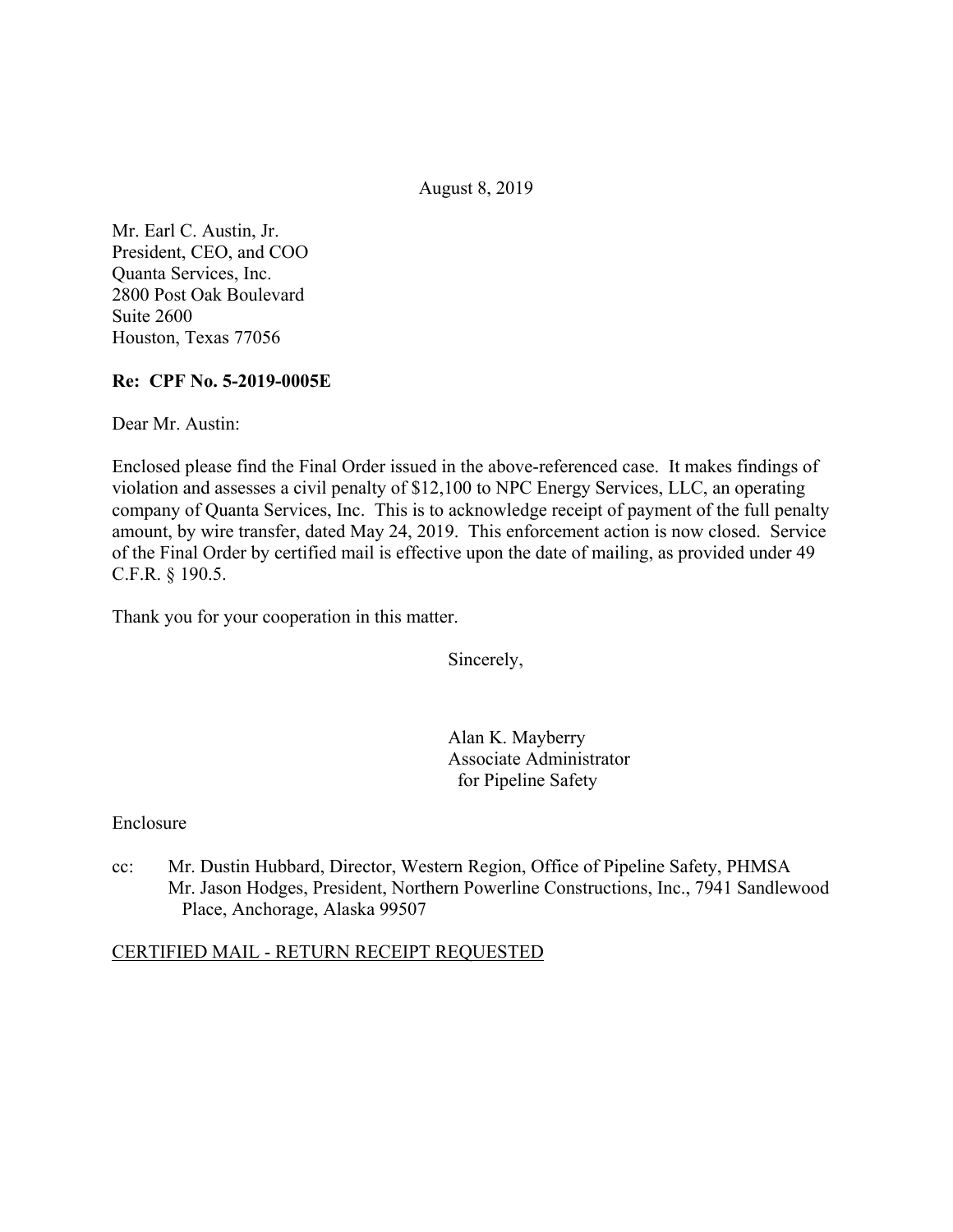### **U.S. DEPARTMENT OF TRANSPORTATION PIPELINE AND HAZARDOUS MATERIALS SAFETY ADMINISTRATION OFFICE OF PIPELINE SAFETY WASHINGTON, D.C. 20590**

**)**

 **)**

**)**

**In the Matter of )**

**NPC Energy Services, LLC, ) CPF No. 5-2019-0005E an operating company of Quanta Services, Inc., )** 

 $\overline{\phantom{a}}$ 

**\_\_\_\_\_\_\_\_\_\_\_\_\_\_\_\_\_\_\_\_\_\_\_\_\_\_\_\_\_\_\_\_\_\_\_\_\_\_\_\_\_\_\_** 

**Respondent. )** 

#### **FINAL ORDER**

From April 22 through May 3, 2018, pursuant to 49 U.S.C. § 60117, a representative of the Pipeline and Hazardous Materials Safety Administration (PHMSA), Office of Pipeline Safety (OPS), conducted an investigation of circumstances surrounding damage to a natural gas pipeline located near 3802 Parks Highway in Palmer, Alaska. The investigation determined that on July 22, 2017, NPC Energy Services, LLC (NPC or Respondent), was working as a sub-contractor for Knik Construction Company, Inc., excavating near underground utilities as part of a street light installation project for the Alaska Department of Transportation.<sup>1</sup> NPC is an electrical contractor<sup>2</sup> and a component of Northern Powerline Constructors, Inc., which is an operating company of Quanta Services, Inc. (Quanta).3

During the excavation, NPC hit an unmarked, 2-inch natural gas pipeline with a mini-excavator, and subsequently called ENSTAR Natural Gas Company (ENSTAR), the operator of the pipeline, at approximately 11:41 a.m. on July 22, 2017. When the operator arrived onsite, NPC informed ENSTAR that it had thought the pipeline was abandoned and had drilled a hole into the pipeline to determine whether gas was flowing.<sup>4</sup> When gas began to vent from the drill hole,  $NPC$  patched the leak with a hose clamp and tape.<sup>5</sup> ENSTAR subsequently repaired the pipeline and invoiced NPC for the damage and lost gas. $6$  At the time, NPC had not called 811 to open a one-call ticket for the planned excavation activities.

<sup>5</sup> *Id.,* at Exhibit C.

The Safety Violation Report (Violation Report), (March 5, 2019) (on file with PHMSA), at 1.

<sup>&</sup>lt;sup>2</sup> NPC Energy Services, LLC website, *available at <https://npcesllc.com/about-npc>/* (last accessed June 25, 2019).

<sup>3</sup> Quanta Services, Inc. website, *available at* <https://www.quantaservices.com/entities/northern-powerline>constructors-inc/ (last accessed June 25, 2019).

<sup>4</sup> Violation Report, Exhibits A, C, and D (on file with PHMSA).

 <sup>6</sup> *Id.,* at Exhibit A.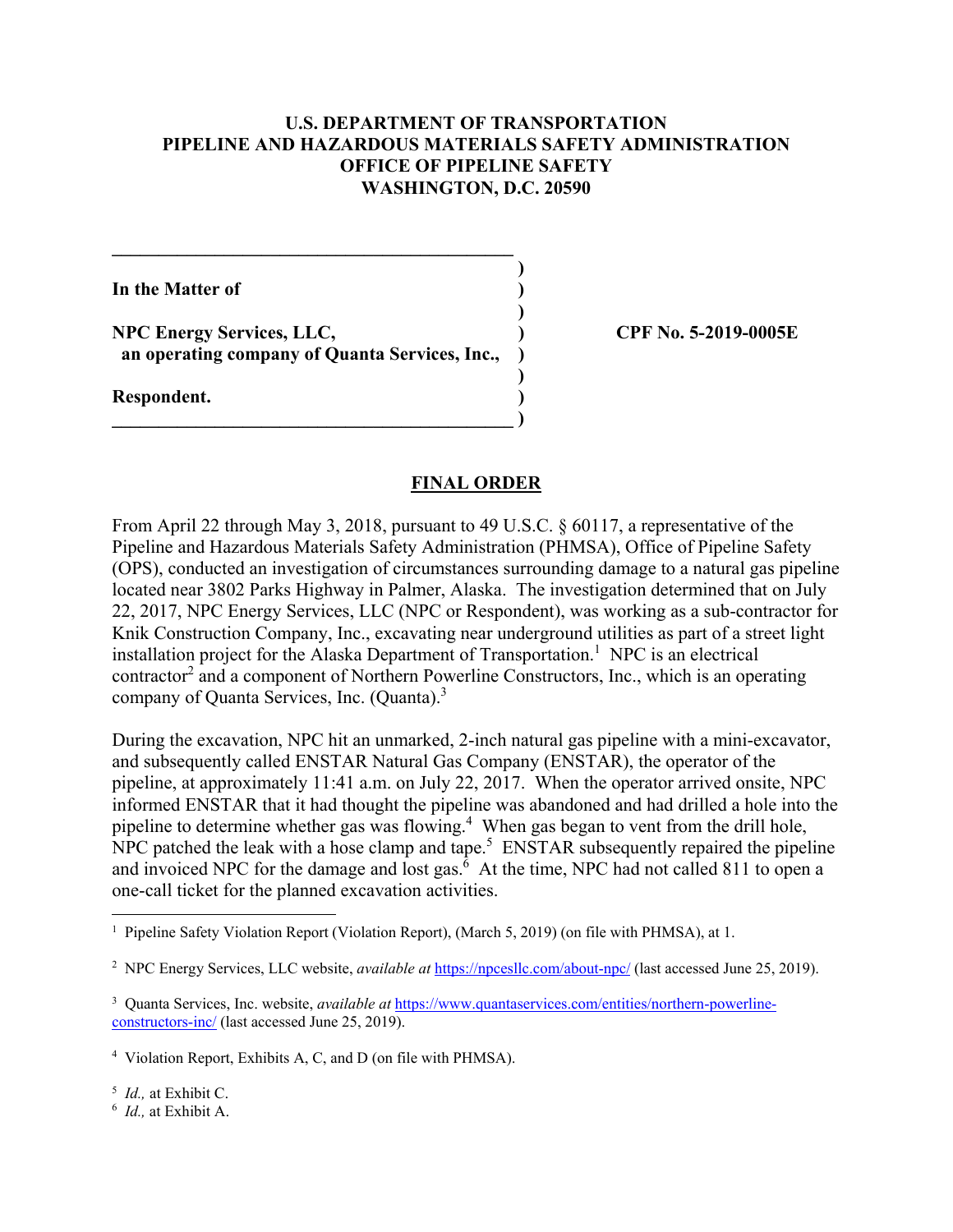As a result of the inspection, the Director, Western Region, OPS (Director), issued to Respondent, by letter dated March 5, 2019, a Notice of Probable Violation and Proposed Civil Penalty (Notice). In accordance with 49 C.F.R. § 190.207, the Notice proposed finding that NPC had violated 49 C.F.R.  $\S$  196.103(a) and 196.109, and proposed assessing a civil penalty of \$12,100 for one of the alleged violations.

Respondent failed to respond within 30 days of receipt of service of the Notice. Under 49 C.F.R. § 190.208(d), such failure to respond constitutes a waiver of NPC's right to contest the allegations in the Notice and authorizes the Associate Administrator, without further notice, to find facts as alleged in the Notice and to issue this Final Order under § 190.213. In this case, the Notice was mailed to Respondent by certified mail (USPS Article No. 7018 1830 0000 5032 8459) on March 5, 2019, and was received by Respondent on March 11, 2019, as shown by the return receipt on file with PHMSA. On May 24, 2019, Quanta paid the proposed civil penalty of \$12,100. Under such circumstances, I find it reasonable and appropriate to enter this Final Order without further proceedings.

# **FINDINGS OF VIOLATION**

NPC did not contest the allegations in the Notice that it violated 49 C.F.R. Part 196, as follows:

**Item 1:** The Notice alleged that Respondent violated 49 C.F.R. § 196.103(a), which states:

## **§ 196.103 What must an excavator do to protect underground pipelines from excavation-related damage?**

Prior to and during excavation activity, the excavator must:

(a) Use an available one-call system before excavating to notify operators of underground pipeline facilities of the timing and location of the intended excavation;

The Notice alleged that Respondent violated 49 C.F.R. § 196.103(a) by failing to use the available one-call system, Alaska Digline, Inc. (811 AK), before excavating to notify operators of underground pipeline facilities of the timing and location of the intended excavation. Specifically, the Notice alleged that NPC was excavating near underground utilities at the time of the incident, but did not call 811 AK. A review of one-call tickets opened in the previous year for the area near the incident revealed that NPC never contacted 811 AK.<sup>7</sup>

Respondent did not contest this allegation of violation. Accordingly, based upon a review of all of the evidence, I find that Respondent violated 49 C.F.R. § 196.103(a) by failing to use the available one-call system.

**Item 2:** The Notice alleged that Respondent violated 49 C.F.R. § 196.109, which states:

 $\overline{a}$ 

 <sup>7</sup> *Id.,* at Exhibit B.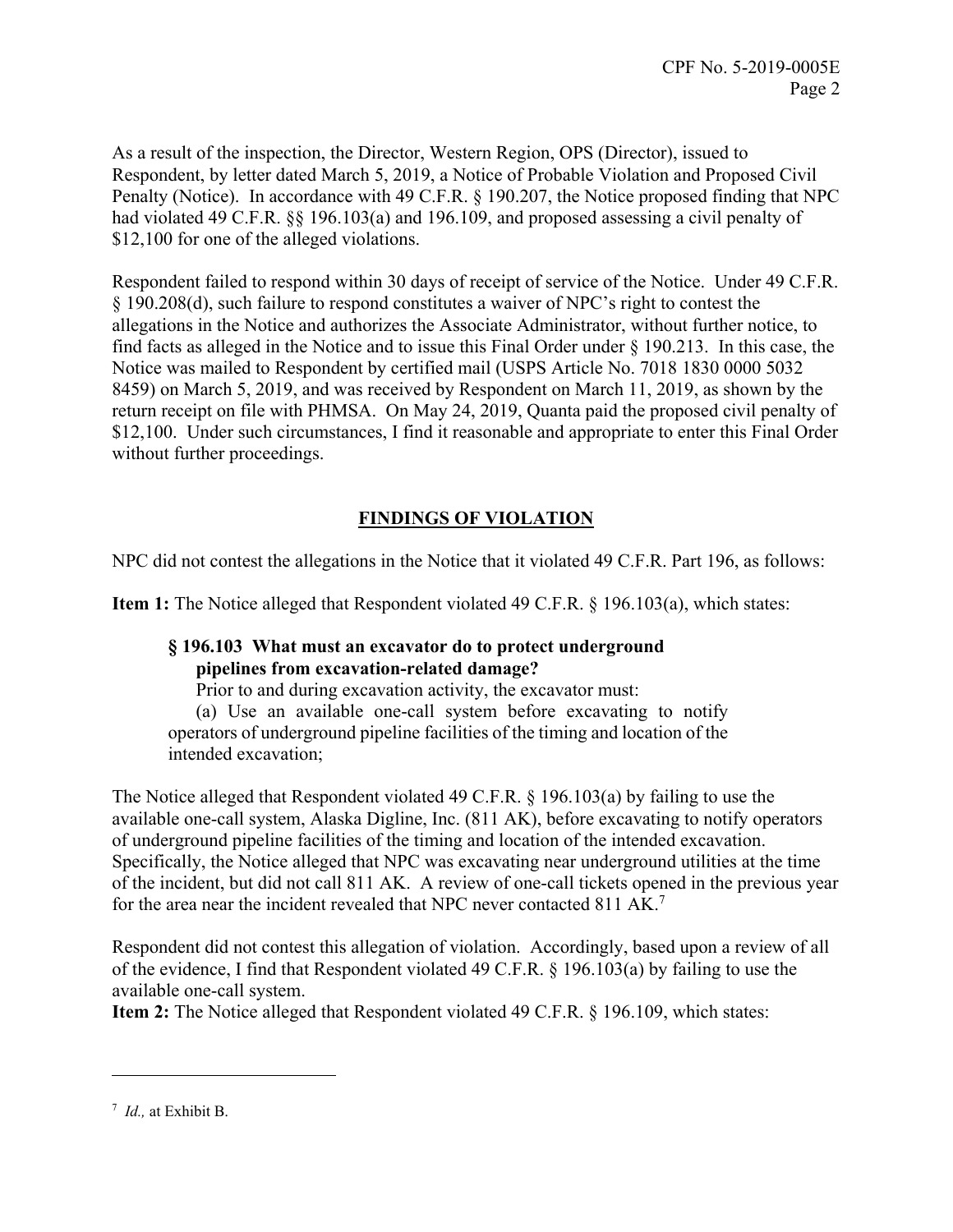## **§ 196.109 What must an excavator do if damage to a pipeline from excavation activity causes a leak where product is released from the pipeline?**

 in part 192, 193, or 195 of this chapter from the pipeline, the excavator must If damage to a pipeline from excavation activity causes the release of any PHMSA regulated natural and other gas or hazardous liquid as defined promptly report the release to appropriate emergency response authorities by calling the 911 emergency telephone number.

The Notice alleged that Respondent violated 49 C.F.R. § 196.109 by failing to report the release of natural gas to appropriate emergency authorities by calling 911 after its excavation activities damaged a pipeline and caused the release of gas. Specifically, the Notice alleged that NPC exposed a 2-inch natural gas pipeline during its excavation activities, and proceeded to drill a hole into the pipeline to determine whether gas was flowing. The damage to the pipeline caused the release of gas. NPC did not promptly call 911 following the damage to the pipeline and release of gas.

Respondent did not contest this allegation of violation. Accordingly, based upon a review of all of the evidence, I find that Respondent violated 49 C.F.R. § 196.109 by failing to report the release of natural gas to appropriate emergency authorities by calling 911 after its excavation activities damaged a pipeline and caused the release of gas.

These findings of violation will be considered prior offenses in any subsequent enforcement action taken against Respondent.

## **ASSESSMENT OF PENALTY**

Under 49 U.S.C. § 60122, Respondent is subject to an administrative civil penalty not to exceed \$200,000 per violation for each day of the violation, up to a maximum of \$2,000,000 for any related series of violations. $8\,$  In determining the amount of a civil penalty under 49 U.S.C. § 60122 and 49 C.F.R. § 190.225, I must consider the following criteria: the nature, circumstances, and gravity of the violation, including adverse impact on the environment; the degree of Respondent's culpability; the history of Respondent's prior offenses; any effect that the penalty may have on its ability to continue doing business; and the good faith of Respondent in attempting to comply with the pipeline safety regulations. In addition, I may consider the economic benefit gained from the violation without any reduction because of subsequent damages, and such other matters as justice may require. The Notice proposed a total civil penalty of \$12,100 for one of the violations cited above.

**Item 1:** The Notice proposed a civil penalty of \$12,100 for Respondent's violation of 49 C.F.R. § 196.103(a), for failing to use the available one-call system. NPC neither contested the allegation nor presented any evidence or argument justifying a reduction in the proposed penalty.

 $\overline{a}$ 

<sup>8</sup> These amounts are adjusted annually for inflation. *See* 49 C.F.R. § 190.223; Revisions to Civil Penalty Amounts, 83 Fed. Reg. 60732, 60744 (Nov. 27, 2018).